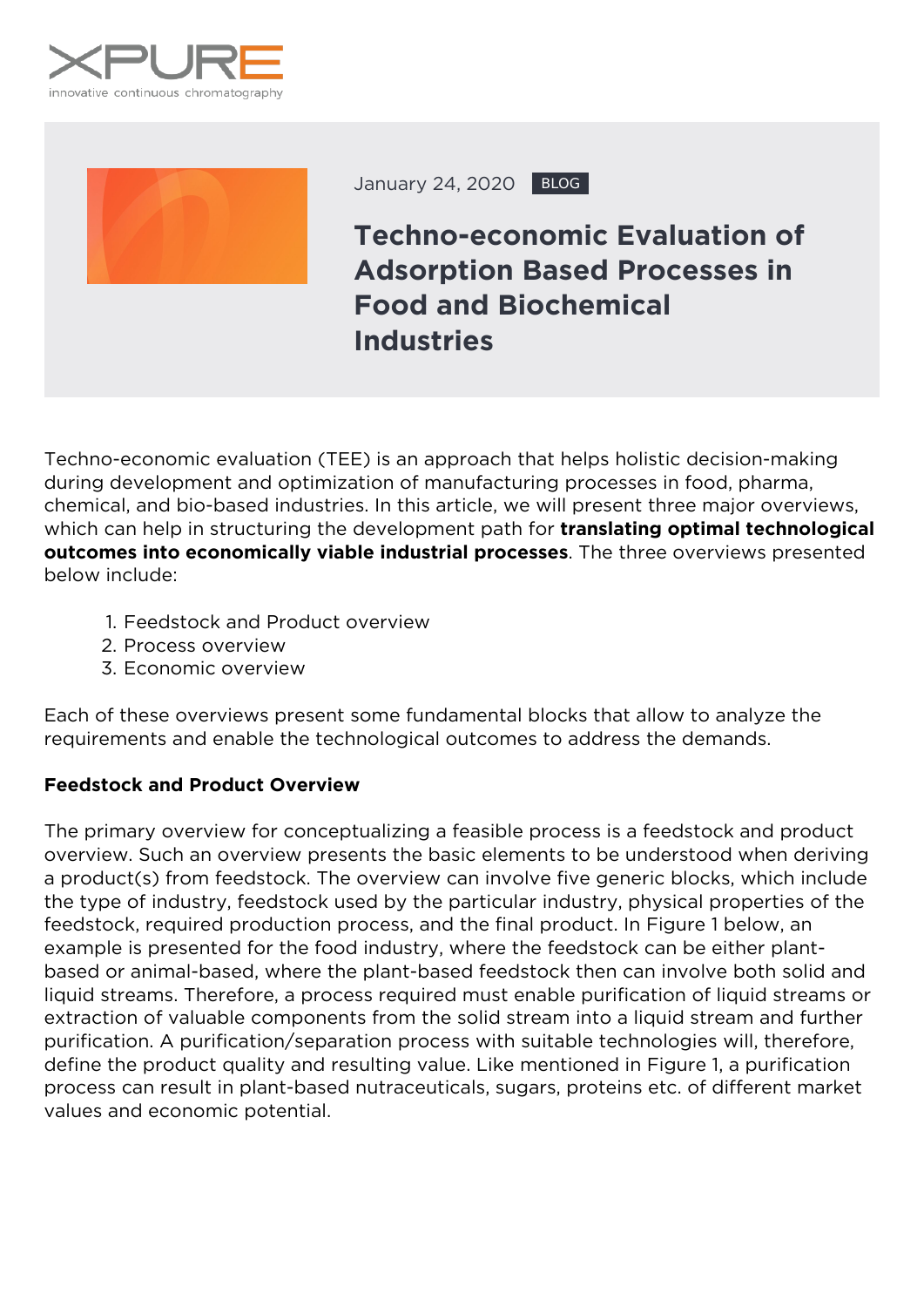

*Figure 1. Feedstock and product overview*

## **Process Overview**

The feedstock and product overview presents the process targets depending on the specifications of feedstock and the product's market requirements. Based on the defined process targets, the process overview can be generated with five generic blocks as described in Figure 2 below. The primary block involves understanding a generic or existing process for manufacturing a specific product from a feedstock. Then, critical factors to be addressed by such a process when optimized are defined in a critical factors block. This is followed by identifying critical process steps, which can have a major impact on the critical factors. The critical factors can always depend on one or more critical process steps. In Figure 2, when the critical step is chromatography, the mode of operation and type of columns used will affect the resulting critical factors. Therefore, a preliminary process development plan needs to be generated to obtain an optimal operating window for the chromatography step to achieve the critical factors.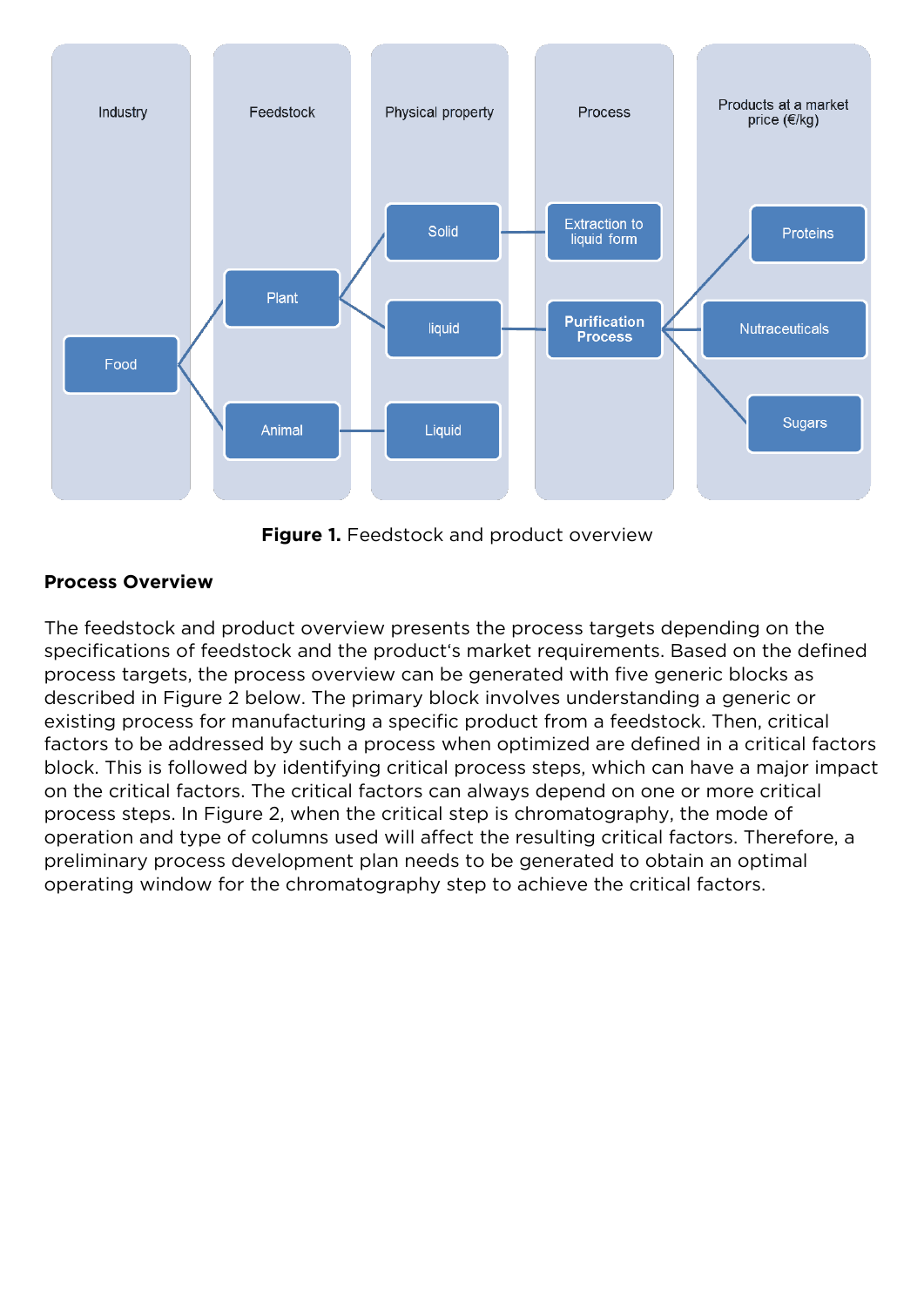

*Figure 2. Process Overview (SMB: simulated moving bed)*



*Figure 3. Economic overview (CAPEX: capital expenditure; OPEX: operating expenditure; CPP: critical process parameters; CoG: cost of goods)*

## **Economic Overview**

The process development outcome is then incorporated into an economic overview described in Figure 3. Economic overview can then be used to understand the critical cost contributors and further optimize the process to achieve the desired process